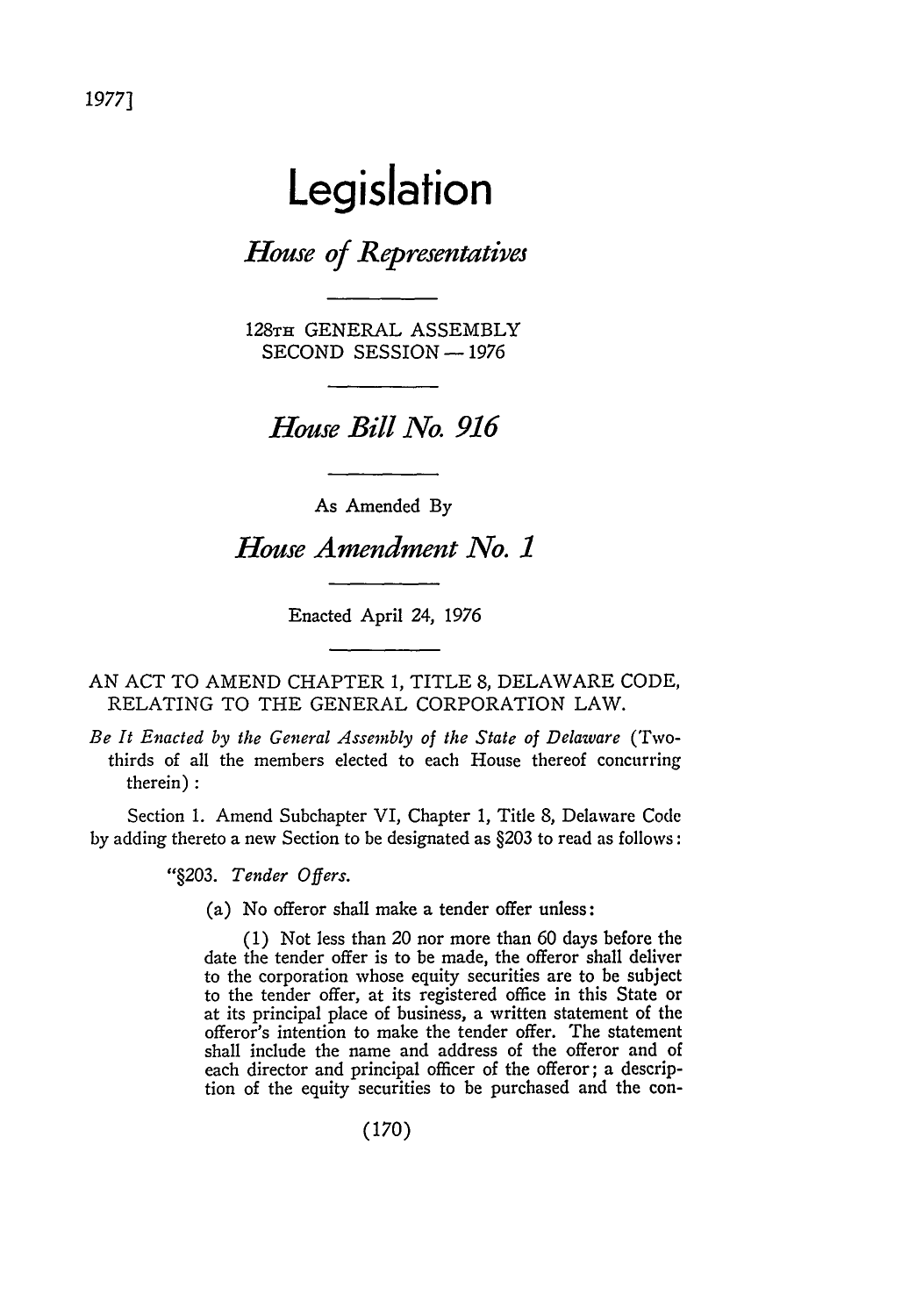sideration to be offered; the duration of the offer; the date on which the offeror may first purchase tendered securities; the amount or number of equity securities to be purchased or the manner in which such number or amount will be determined; whether the offeror will unconditionally accept all or any part of the equity securities tendered and, if not, upon what conditions acceptance will be made; the number or amount of any equity securities of the corporation owned beneficially **by** the offeror and any associate of the offeror as of the date of the delivery of the statement; a description of any contract, agreement or understanding to which the offeror or any associate of the offeror is a party with respect to the ownership, voting rights or any other interest in any equity security of the corporation; and, if the offeror permits the purchase of less than all the outstanding equity securities issued **by** the corporation, copies of a balance sheet of the offeror as of the end of its last fiscal year and of its income statements for the three fiscal years preceding the offer:

(2) The tender offer shall remain open for a period of at least 20 days after it is first made to the holders of the equity securities, during which period any stockholder may and any revised or amended tender offer which changes the amount or type of consideration offered or the number of equity securities for which the offer is made shall remain open for an additional period of at least **10** days following the amendment; and

(3) The offeror and any associate of the offeror will not purchase or pay for any tendered equity security for a period of at least 20 days after the tender offer is first made to the holders of the equity securities, and no such purchase or payment shall be made within 10 days after an amended or revised tender offer if the amendment or revision changes the amount or type of consideration offered or the number of equity securities for which the offer is made. If during the period the tender offer must remain open pursuant to the provisions of this Section, a greater number of equity securities is tendered than the offeror is bound or willing to purchase, the equity securities shall be purchased pro rata, as nearly as may be, according to the number of shares tendered during such period **by** each equity security holder;

#### **(b)** Notwithstanding the foregoing:

(1) Whenever an offeror has delivered the statement required by subsection (a) (1) of this Section, a subsequent offeror who shall also deliver the statement required by subsection (a) **(1)** of this Section may thereafter make a tender offer for equity securities of the same class as in the original offer at or after the date this Section permits the original offeror to make an offer.

(2) If the original offeror has made a tender offer in compliance with this Section, the date upon which a sub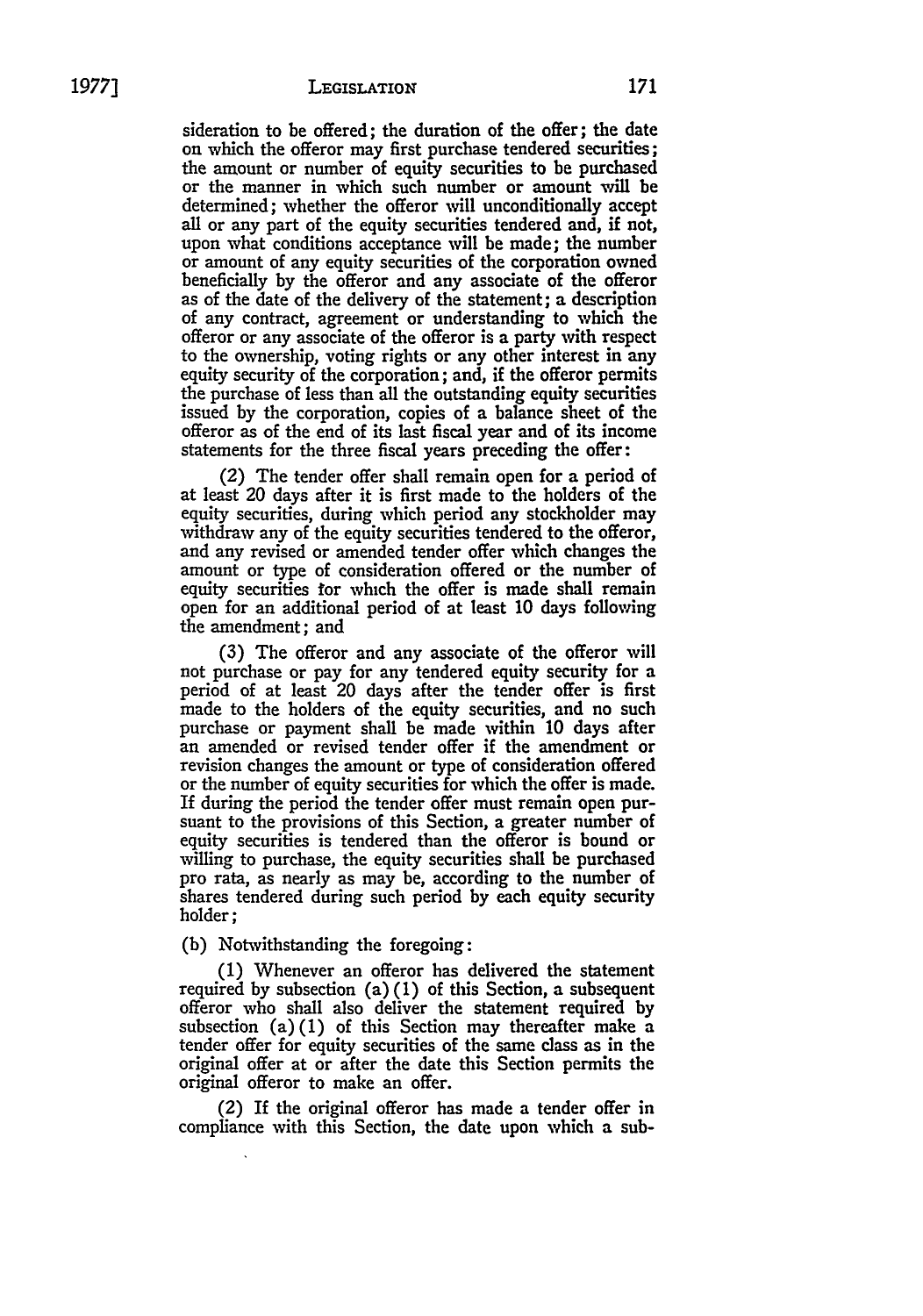sequent offer for equity securities of the same class may close and the offeror purchase or pay for equity securities tendered thereunder may be the same as provided in the original offer at the date the subsequent offer is made.

(c) As used in this Section, the term:

(1) 'Offeror' means any person, corporation, partnership, unincorporated association or other entity who makes a tender offer, and includes any two or more of the same who make a tender offer jointly or intend to exercise jointly or in concert any voting rights of the equity securities for which the tender offer is made;

(2) 'Tender Offer' means any offer to purchase or invitation to tender equity securities for purchase made by an offeror to more than 30 of the holders of equity securities of any corporation organized under this Chapter if, after the consummation thereof, the offeror and any associate of the offeror would own beneficially, directly or indirectly, more than five percent of any class of the outstanding equity securities of the corporation, unless the offer is exempted by any other provision of this Section;

(3) 'Tender Offer' does not mean:

(i) An offer made by a corporation to purchase its own equity securities or equity securities of another corporation, if a majority of the shares entitled to vote in the election of directors of such corporation is held directly or indirectly by the offering corporation;

(ii) An offer to purchase equity securities to be effected by a registered broker-dealer on a stock exchange or in the over-the-counter market if the broker performs only the customary broker's function, and receives no more than the customary broker's commission, and neither the principal nor the broker solicits or arranges for the solicitation of orders to sell such equity securities **;**

(4) A tender offer is 'made' when it is first published or sent or given to the holders of the equity securities;

(5) 'Equity Security' means any stock, bond, or other obligation the holder of which has the right to vote, or any security convertible into, or any right, option or warrant to purchase, any such stock, bond or other obligation;

(6) 'Associate of the Offeror' means:

(i) Any corporation or other organization of which the offeror is an officer, director or partner, or is, directly or indirectly, the beneficial owner of 10% or more of any class of equity securities;

(ii) Any person who is an officer, director, partner or managing agent of an offeror, or who is, directly or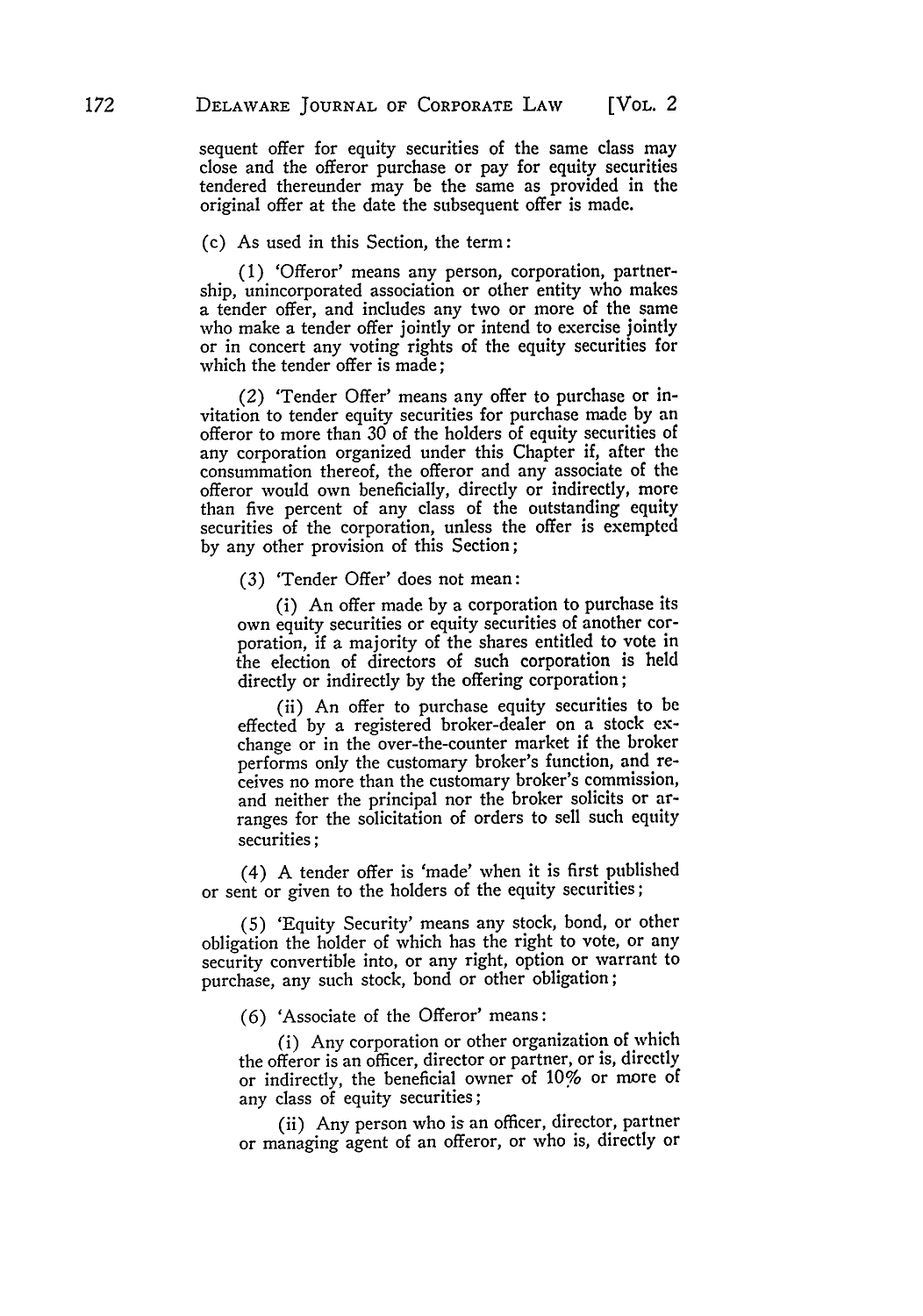173

indirectly, the beneficial owner of 10% or more of any class of equity securities of the offeror;

(iii) Any trust or other estate in which the offeror has a substantial beneficial interest or as to which the offeror serves as trustee or in a similar fiduciary capacity; or

(iv) The spouse of the offeror, or any relative of the offeror or of such spouse who has the same home as the offeror;

**(d)** The certicate of incorporation of any corporation or- ganized under this Chapter may provide that tender offers for the purchase of its equity securities shall not be subject to the provisions of this Section.

(e) The Court of Chancery is hereby vested with exclusive jurisdiction summarily to hear and determine alleged violations of the provisions of this Section. The Court may, in its discretion, award such relief as it may deem just and proper, including directing the corporation to refuse to transfer on its books and to refuse to recognize the vote with respect to any equity security acquired pursuant to a tender offer which does not comply with or is not exempt under the provisions of this Section."

#### **COMMENTARY**

#### *§203. Tender Offers*

Section 203 is a new provision designed to prevent certain abuses which have arisen in connection with offers for tenders of shares. During the past several years a number of public offers to purchase shares of stock in a corporation have been made upon such short notice that the stockholders have not been given ample opportunity to determine if the offer is fair, or to see if some more favorable offer might be made in the auction of an open market. Even management in some instances has not had time to evaluate the fairness of the offer and to determine whether to recommend it to its stockholders, to oppose it, or to take no position. The statute here [enacted] would require any such offeror to give notice to the corporation of the basic terms of a proposed offer 20 days before it is to open and to keep the offer open for a minimum of 20 days. **By** providing this minimum period of 40 days, the stockholders will have time to evaluate the offer, and the market place will have an opportunity to react to the offer.

The statute would apply only to offers made to more than 30 stockholders, so it will not affect closely held corporations or casual, non-public offer. It applies only to an offer which will result in the acquisition of 5% of the outstanding stock of the corporation. Provisions are made to permit competing offers, if they should develop, to have an equal opportunity for consideration **by** stockholders.